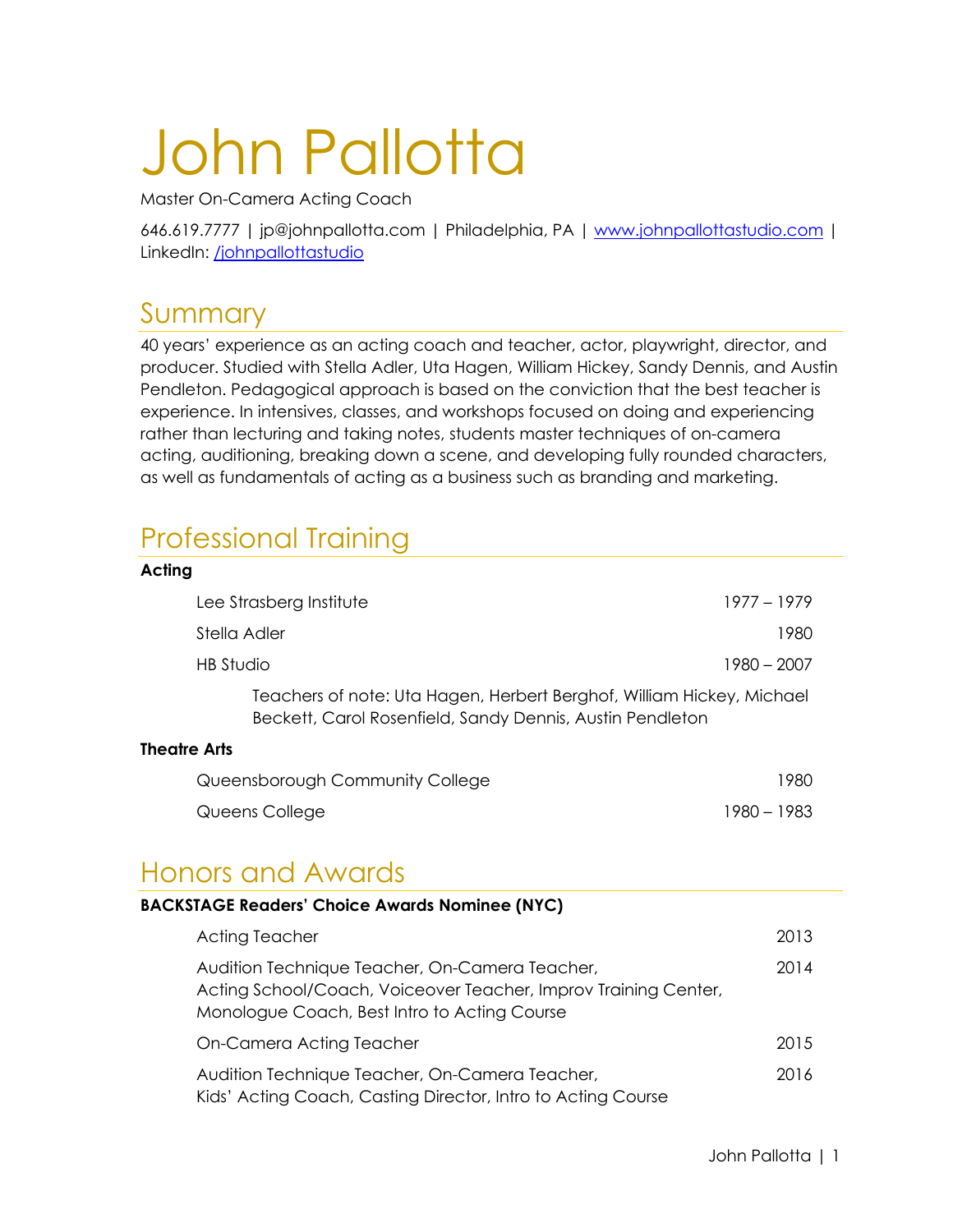## Teaching Experience

### Classes at John Pallotta Studio

New York City, Philadelphia, Baltimore, Chicago, Fairfax, Roswell

**Weekly On-Set Film Lab** Students learn the skills to work on a film or TV set, gaining the practical knowledge of camera technique that is rarely covered in traditional acting classes, while building their reels with professionally shot and edited scenes

- *Set Essentials:* Camera terms; playing the lens; adjusting for shot size and angle; emotional and physical continuity; rehearsals; eye line; hitting marks; tempo; dynamics; off-camera acting; Steadicam vs dolly vs sticks; dialogue changes; lead vs supporting; approach; the edit; maintaining the arc in out-of-sequence shooting; multiple takes; making strong, imaginative acting choices; etc.
- *Set Etiquette:* Call times, working with the crew, set language, roles and relationships, emotional prep, taking notes, serving the story, etc.
- *Story Prep:* Discussing story, theme, conflict, character, arc, and approach in assigned scenes and preparing individual scene analyses
- *Shooting:* Blocking, working with multiple camera angles, lights, sound, marks, and props; on-camera business; exploring different camera scenarios and set surprises; students not in the scene serve as crew

**Audition Technique** Selecting and preparing monologues, cold reading drills, and "in the room" best practices

**Acting as a Business** Identifying and addressing strengths and opportunities in prior training and developing a strategic plan to get work, including how to approach agents, managers, and casting directors; analyzing breakdowns; acquiring headshots and creating a resume; knowing and working with one's type; creating a reel; pros and cons of joining a union; branding; social media marketing; creating the actor's website, etc.

## On-Site Workshops and Conservatories

#### **Workshops**

| 2017, 2018    |
|---------------|
| $2011 - 2014$ |
| 2013          |
| 2014          |
| 2016          |
| 2016, 2018    |
| 2013          |
|               |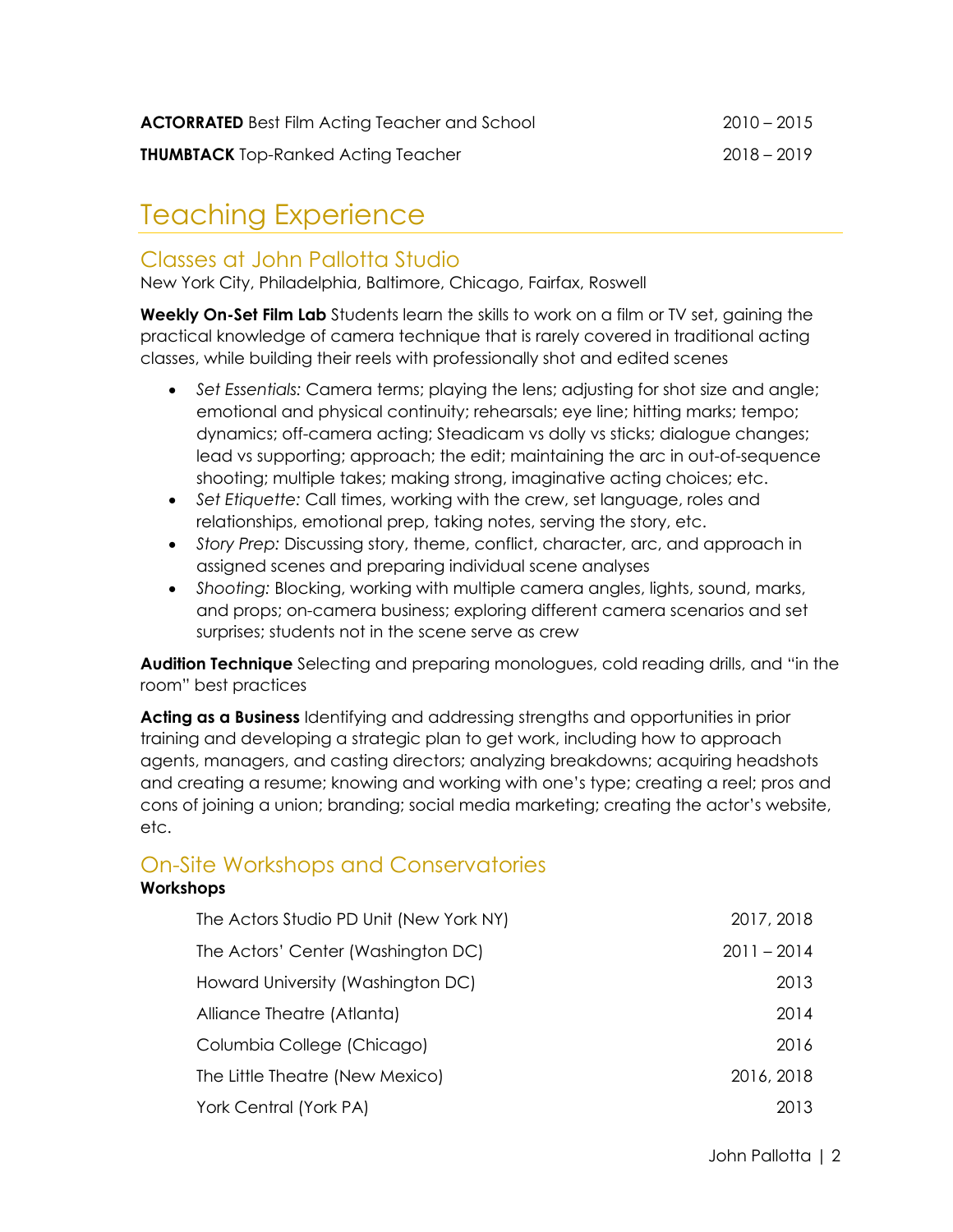#### **Conservatories**

| SAG/AFTRA                                                                                       | $2018 - 2019$ |
|-------------------------------------------------------------------------------------------------|---------------|
| Online Master Classes                                                                           |               |
| "Acting for the Camera with John Pallotta, Part 1"<br>youtu.be/CYObA4PI6R8                      | 2019          |
| "Acting for the Camera with John Pallotta, Part 2"<br>youtu.be/qkVTDVW85lk                      | 2019          |
| Character Works with John Pallotta (series)<br>www.youtube.com/channel/UCjWi37MYDGWnJl3XGDT_ylA | 2019          |

## Coaching Experience

#### **Special Projects Consultant**

Trained and coached government and military personnel in developing and maintaining a character in preparation for assignment on classified, high-risk field operations

Past clients include the FBI, DARPA, and Department of Defense (DOD)

#### **On-Set and Audition Coach**

- *Audition Coach***:** Discuss every aspect of the film and TV audition, including clothing choices, physical appearance, and memorization or cold read; how to research the project, casting and production personnel, and genre; and guide the actor in making bold, specific choices by analyzing sides, understanding given circumstances and relationships, and working the scene in different ways
- *On-set Coach***:** Act as liaison between director and actor; help the actor prepare lines, understand the scene, and focus on delivering emotional truth in spite of the multiple distractions present on a film set

Actors of note coached, directed, or endorsing include Academy Award winners or nominees Danny Aiello, Billy Badalato, Kevin Kline, Chazz Palminteri, and Reese Witherspoon; Emmy Award winners or nominees Ben Aaron, Johnny Alonso, James Brown, Josh Charles, Anna Chlumsky, Patrice Covington, Jon Favreau, Jen Jiles, Mia Michaels, E. Dawn Samuel, and Kelvin Terrell; and Tony Award winners or nominees Hettie Barnhill, Ruben Brache, Billy Porter, Stephanie Rosenberg, and Guy Shahar

## **Publications**

#### Books

Pallotta, John. *CHARACTER WORKS*. Self-published, Atavist, 2016.

Pallotta, John. *Automated Branding and Marketing Tools for The Working Actor*. Selfpublished, Atavist, 2016.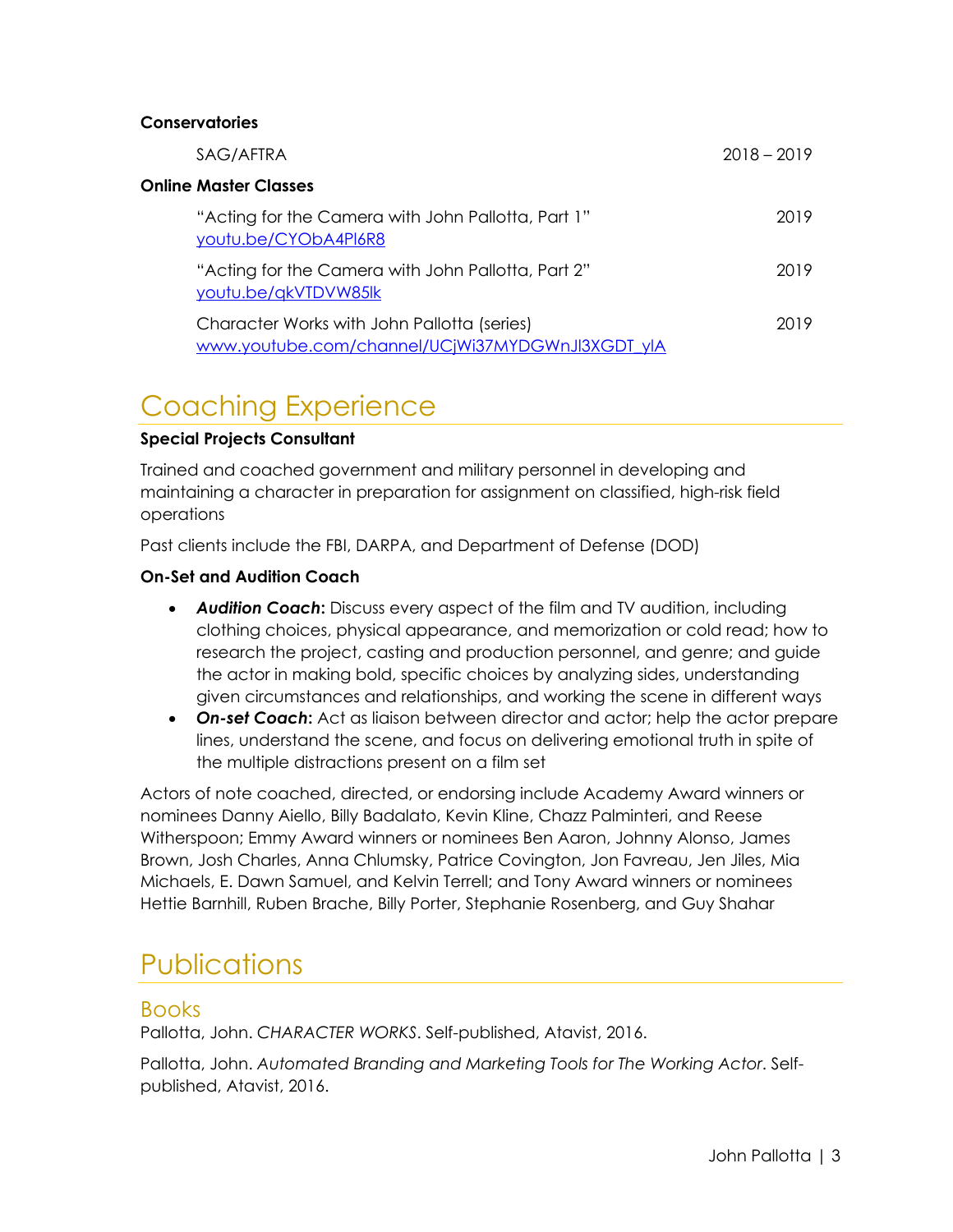Pallotta, John. *Acting is a State of Mind*. Self-published, coming 2020.

Pallotta, John. *The Stuff They Don't Tell You*. Self-published, coming 2020.

#### Plays

Pallotta, John, "Jane Ho," developed at The Actors Studio; workshopped at Steppenwolf, LAByrinth, and The Actor's Lab (Louisville, KY); produced at Theatre Row.

Pallotta, John, "Vegas," workshopped at Steppenwolf; read at The Dramatists Guild; produced at Lamb's Theatre (Off-Broadway) and starring Anna Chlumsky.

Pallotta, John, "How I Killed My Roommate…and Got Away with It," produced on the college theater circuit and at the Producers Club.

Pallotta, John, "Love Is a Verb," developed at The Actors Studio NYC.

Pallotta, John, "Mulberry," produced Off-Broadway and at Players Theatre.

#### Screenplays and Teleplays

Bruno, John, and Pallotta, John, *How I Killed My Roommate…and Got Away with It* (2012). Currently in development as the Netflix original series "Roommates."

Pallotta, John, *Vegas* (film; 2005).

Pallotta, John, *Hustle* (film; in production).

Pallotta, John, *Killing Spree* (short; 2019).

Pallotta, John, *The Messenger* (TV mini-series; 2018).

Pallotta, John, and Mincin, Carolynn, *The Accidental Redhead* (TV mini-series; 2018).

Pallotta, John, Dixon, Marque, and Johnson, Charles, *Wannabees* (TV series; 2018).

Pallotta, John, *Barely Legal* (TV mini-series; 2017).

Pallotta, John, *Dirty Laundry* (TV series; 2015, 2017, 2019).

Pallotta, John, Chapman, Paul H., Thompson, S. Aurora, Thorp, Dan, Malkhia, Shenetta, Muhammad, Adiyb, and Eremenko-Berg, Anastasia, *Capitol Sins* (Web series; 2013, 2014).

## Additional Professional Experience

**Panel Moderator**, The Kennedy Center American College Theater Festival, 2013 Region 2

## Professional Affiliations

SAG/AFTRA

Actors' Equity Association

The Dramatists Guild of America